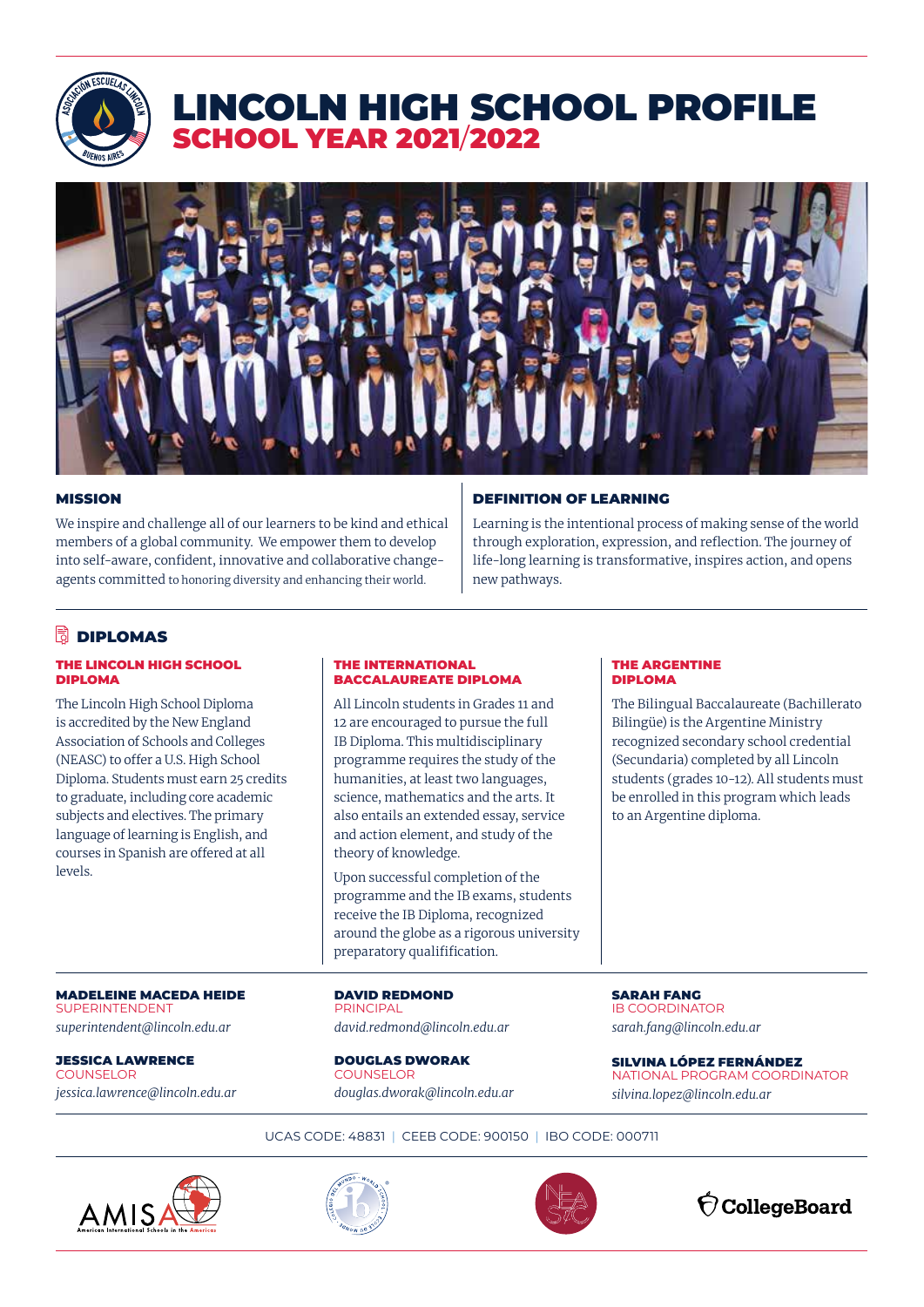#### GRADUATION REQUIREMENTS

Students must earn 25 credits to graduate. Each year-long course is worth one credit.

| <b>4 ENGLISH/LANGUAGE A</b>          |  |
|--------------------------------------|--|
| <b>3 ADDITIONAL LANGUAGE</b>         |  |
| <b>4 SOCIAL STUDIES</b>              |  |
| <b>3 MATHEMATICS</b>                 |  |
| <b>3 SCIENCE</b>                     |  |
| <b>IVISUAL &amp; PERFORMING ARTS</b> |  |
| <b>2 PHYSICAL EDUCATION</b>          |  |
| <b>5</b> ELECTIVES                   |  |

#### **EV** ASSESSMENT

In 2021-2022, the school began to assess academic achievement using a 1-7 grade scale. Students in the class of 2022 will receive transcripts that reflect this change, with previous grades indicated using an A-F scale. Students earn credit for results of 3 and above. The school does not weight courses, average grades, rank students or calculate GPA.

Suggested Grade conversions:

#### **戀 COVID-19**

Due to the pandemic, schools in Argentina were closed and Lincoln moved to online learning from March, 2020 until February, 2021. At that time, Lincoln returned to campus for ten weeks before closing again in April 2021 until June 12, 2021. IBDP students in the May 2021 session took the non-exam route. The school started on campus in August, 2021 for the 2021-22 school year.

## **ID BBEAKDOWN**

| $\sqrt{2}$ is skeaks of $\sqrt{2}$ | 2017 | 2018 | 2019 | 2020 | 2021 |
|------------------------------------|------|------|------|------|------|
| <b># OF STUDENTS IN COHORT</b>     | 48   | 63   | 54   | 40   | 54   |
| % OF DP CANDIDATES                 | 58   | 68   | 79   | 80   | 85   |
| <b>LINCOLN PASS RATE %</b>         | 87   | 88   | 79   | 97   | 91   |
| <b>GLOBAL PASS RATE %</b>          | 80   | 80   | 79   | 85   | 89   |
| <b>LINCOLN AVERAGE POINTS</b>      | 33   | 33   | 32   | 33   | 34   |
| <b>GLOBAL AVERAGE POINTS</b>       | 30   | 30   | 30   | 32   | 33   |
| <b>LINCOLN % BILINGUAL</b>         | 75   | 66   | 51   | 85   | 70   |

#### **NO COURSES OFFERED**

#### ENGLISH

English 9/10/11/12 English Seminar A English Fundamentals 9/10 English Seminar B IB English A Language & Literature SL/HL IB English A Literature SL/HL

#### **SPANISH**

IB Spanish A Language & Literature SL/HL IB Spanish A Literature SL/HL Español 1/2 Seminario de Literatura A/B IB Self-Taught Language A SL Spanish 1/2/3/4/5 IB Spanish ab initio SL IB Spanish B SL/HL

#### SOCIAL STUDIES

Social Studies 9/10 Historia 9/10 Historia 9 SSL/10 SSL Estudios Culturales 1/2 Estudios Culturales 1 SSL/2 SSL IB History SL/HL IB Global Politics SL/HL IB Economics SL/HL IB Theory of Knowledge

#### **SCIENCE**

Integrated Science 9/10 IB Biology SL/HL IB Chemistry SL/HL IB Physics SL/HL IB Env. Systems and Societies SL Science Seminar A/B

#### **MATHEMATICS**

Online Math Course Integrated Mathematics 1/2/3 Applied Mathematics IB Mathematics AA SL/HL IB Mathematics AI SL Math Seminar A/B Mathematics 11/12 Math Support

#### FINE ARTS

Visual Arts 1/2 Intro Multimedia Multimedia 1/2 Photography Ceramics IB Visual Arts SL/HL Visual Arts 11/12 Theatre Arts 1/2

IB Theatre SL/HL Theatre 11/12 IB Music SL/HL Music 12 IB Film SL/HL

#### ELECTIVES

Publications Design Technology Computer Science PE 9/10/11/12 Health 9/10 Academic Support Academic Support IB English for Accademic Purposes English for Accademic Purposes IB Product Desgn

#### **CALENDAR AND SCHEDULE**

The academic year takes place over 180 days and is divided into two semesters: August to December and February to June. Students take IBDP exams in May. The school timetable follows a four-period block rotation and includes Office Hours, Advisories, and weekly Assemblies as well as collaborative time for teachers. Extra-Curricular activities take place every day and on weekends.

### **ET ATHLETICS AND ACTIVITIES**

Lincoln provides students with over 60 sports and activities to encourage students to lead a balanced, healthy lifestyle and to qualify for the Creativity, Activity, and Service as part of the IB Diploma program. Students participate in athletics and arts events organized by the South American Athletics Conference (SAAC), as well as National Honor Society, Student Council, and a number of community service activities with local communities.

## **<sup>%</sup> AFFILIATIONS**

- Association of American Schools in South America (AMISA)
- South American Activities Conference (SAAC)
- National Association of College Admissions Counselors (NACAC)
- International Association of College Admissions Counselors (IACAC)
- International School Counselors Association (ISCA)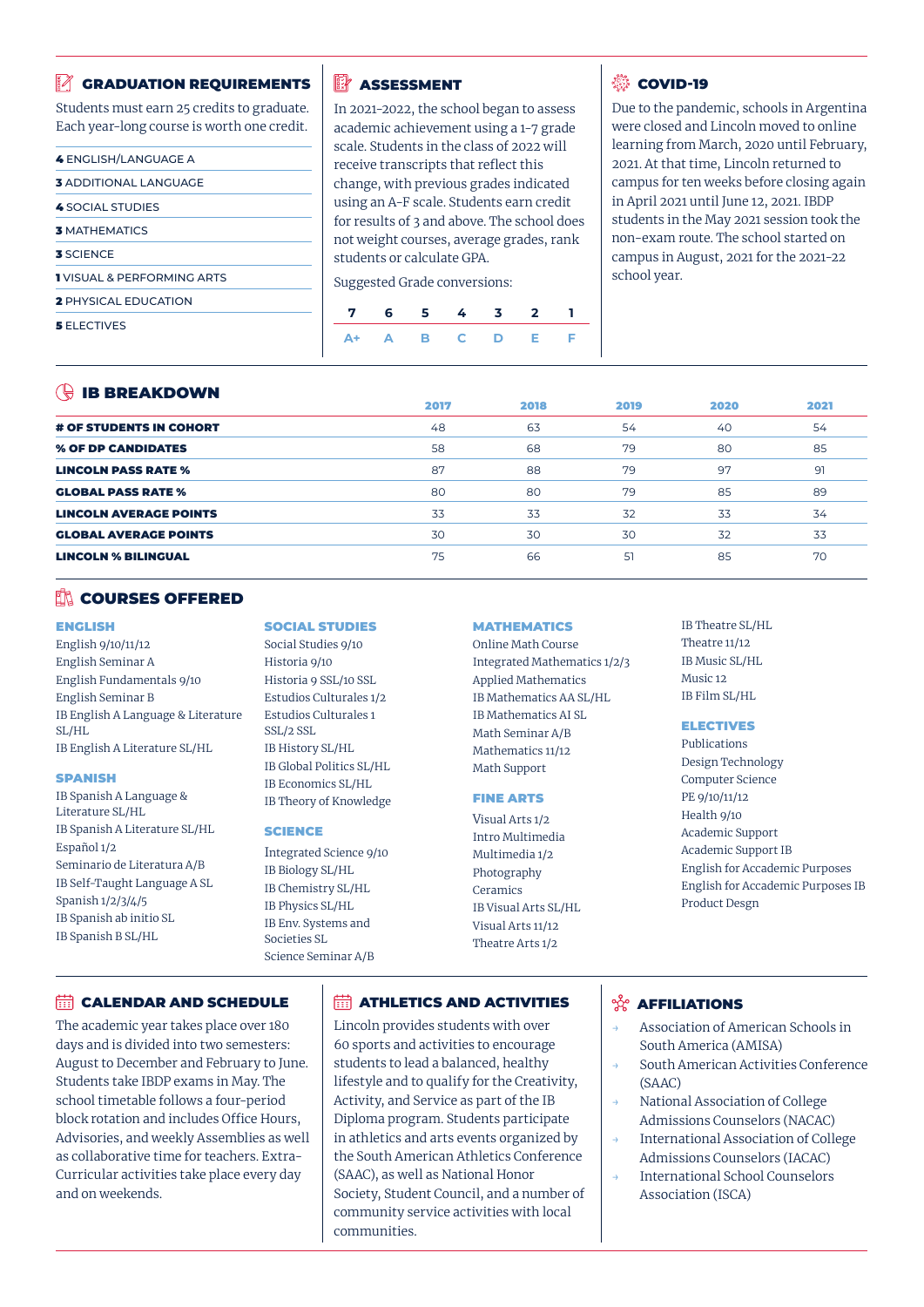

USA 31.7%

# EUROPE 29.3%

ASIA 23.8%

# REST OF THE WORLD 47.6%